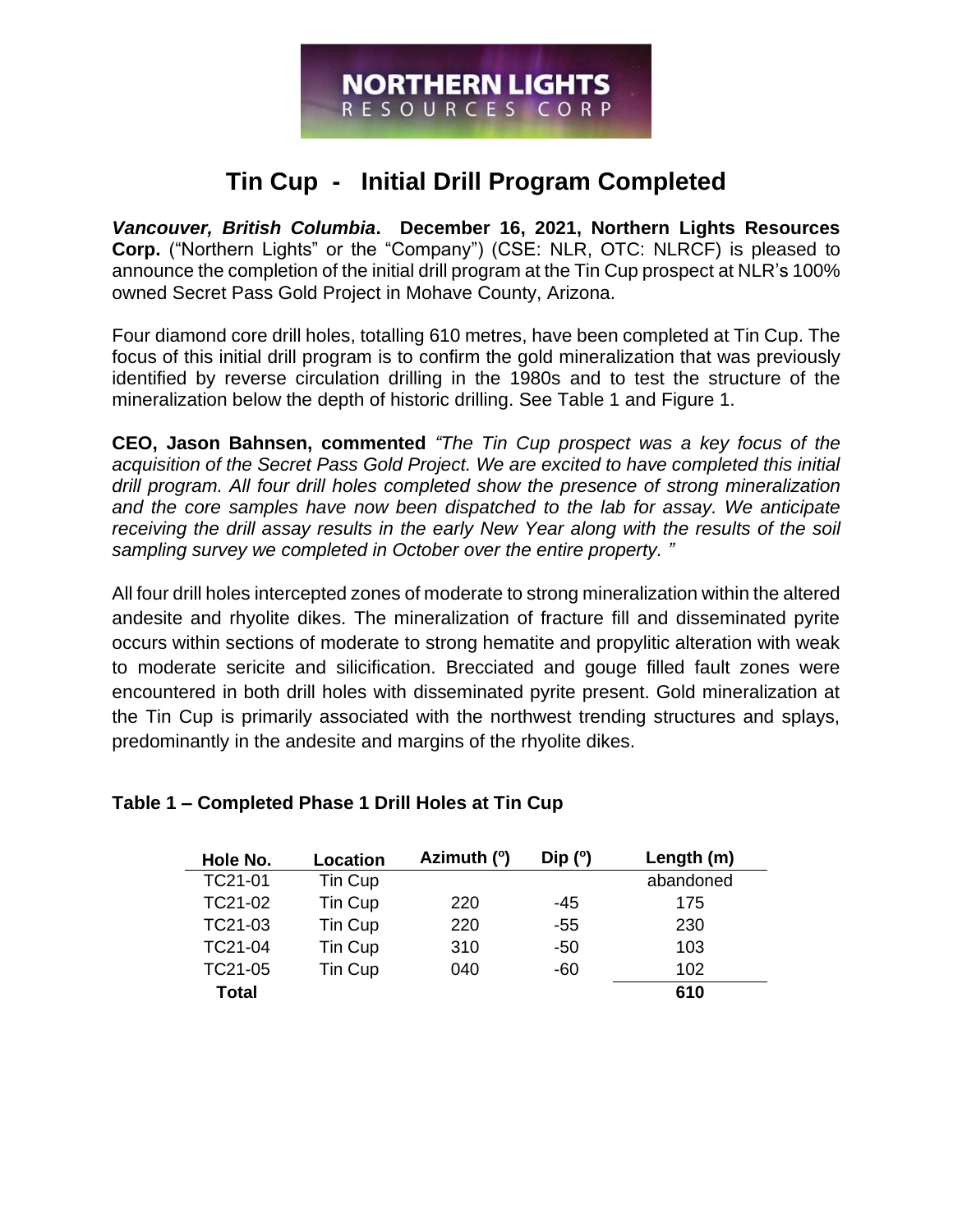

*Figure 1 – Tin Cup Phase 1 Drilling*

## Tin Cup Prospect

Records show that there was a historic small-scale open pit and underground mine located at Tin Cup. The mine reportedly produced several hundred tons of mineralized material grading 15 g/t to 31 g/t of gold. Historic workings, from approximately 1918 to the early 1930s, included an open pit and an inclined shaft to a depth of 21 metres (70 ft) with minor underground level workings.

During the period from 1984 to 1991, a total of 145 drill holes (predominately reverse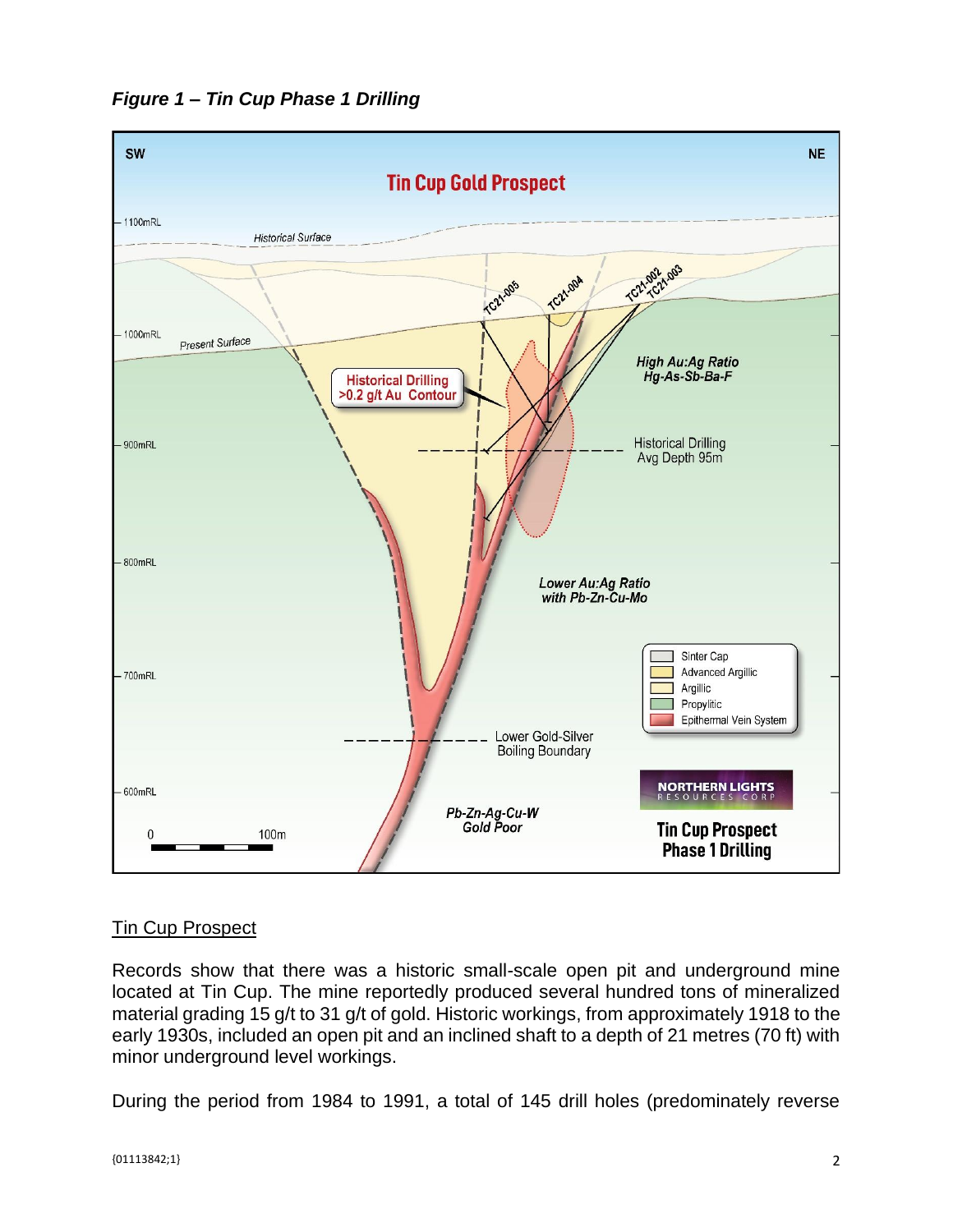circulation drilling) were drilled at Tin Cup with many holes intersecting high-grade gold mineralization. The historic drilling had an average depth of approximately 95 metres and a maximum depth of 180 metres.

The Tin Cup Gold Zone is localized along the steeply northeast-dipping Frisco Mine Fault. The gold mineralization is hosted by Tertiary andesite and associated with the margins of rhyolite dykes that occur as lenses within the Frisco Mine Fault. A few of the deepest historic drill holes intersected gold mineralization in the Proterozoic basement granite.

The mineralized zone at Tin Cup has a strike length of approximately 245 metres to drill indicated depth of 180 metres and is open along strike and depth. Higher grade mineralization (greater than 10 g/t Au), is localized in narrow sub-vertical structures developed within broader zones of lower grade mineralization ranging up to 86 metres in width. The mineralization plunges to the northwest at 50 degrees. Surface oxidation is variable extending to a maximum depth of up to 120 metres based on historical drilling. Selected historic intersections are summarized in Table 2.

| Hole No.     | Year | Type      | Depth (m) | Interval (m) | Width (m) | Au g/t |
|--------------|------|-----------|-----------|--------------|-----------|--------|
| <b>TC-01</b> | 1984 | <b>RC</b> | 52        | 22.9-30.5    | 7.6       | 7.6    |
|              |      |           |           | 21.2-51.5    | 30.3      | 2.9    |
| $TC-10$      | 1985 | <b>RC</b> | 176       | 89.9-121.9   | 32        | 13.6   |
|              |      |           |           | including    | 1.5       | 40.4   |
|              |      |           |           | including    | 12.2      | 20.8   |
| $TC-15$      | 985  | <b>RC</b> | 146       | 111.2-115.8  | 4.6       | 13.1   |
| <b>TC-30</b> | 1986 | <b>RC</b> | 150       | 63.3-150     | 86.7      | 4.1    |
|              |      |           |           | including    | 9.1       | 17.7   |
| <b>TC-32</b> | 1986 | <b>RC</b> | 90        | 18.8-69.7    | 50.9      | 2.7    |
| <b>TC-11</b> | 1987 | <b>RC</b> | 90.9      | 46.9-90.9    | 44        | 2.8    |
| $TC-14$      | 1986 | <b>RC</b> | 121       | 90.9-121.9   | 31        | 5.8    |

**Table 2 - Selected Historic Drill Results at Tin Cup Zone**

Note: These results are historical in nature and a Qualified Person has not done sufficient work to verify these previous drilling results. Previously released on October 28, 2020.

## Competent Persons Statement

Information in this report relating to Exploration Results is based on information reviewed by Mr. Lee R. Beasley, a Certified Professional Geologist who is a Member of the American Institute of Professional Geologists, and a consultant to Northern Lights Resources. Mr. Beasley has sufficient experience which is relevant to the style of mineralization and type of deposit under consideration and to the activity which he is undertaking to qualify as a Qualified Person for the purposes of NI43- 101 Standards of Disclosure for Mineral Projects. Mr. Beasley consents to the inclusion of the data in the form and context in which it appears.